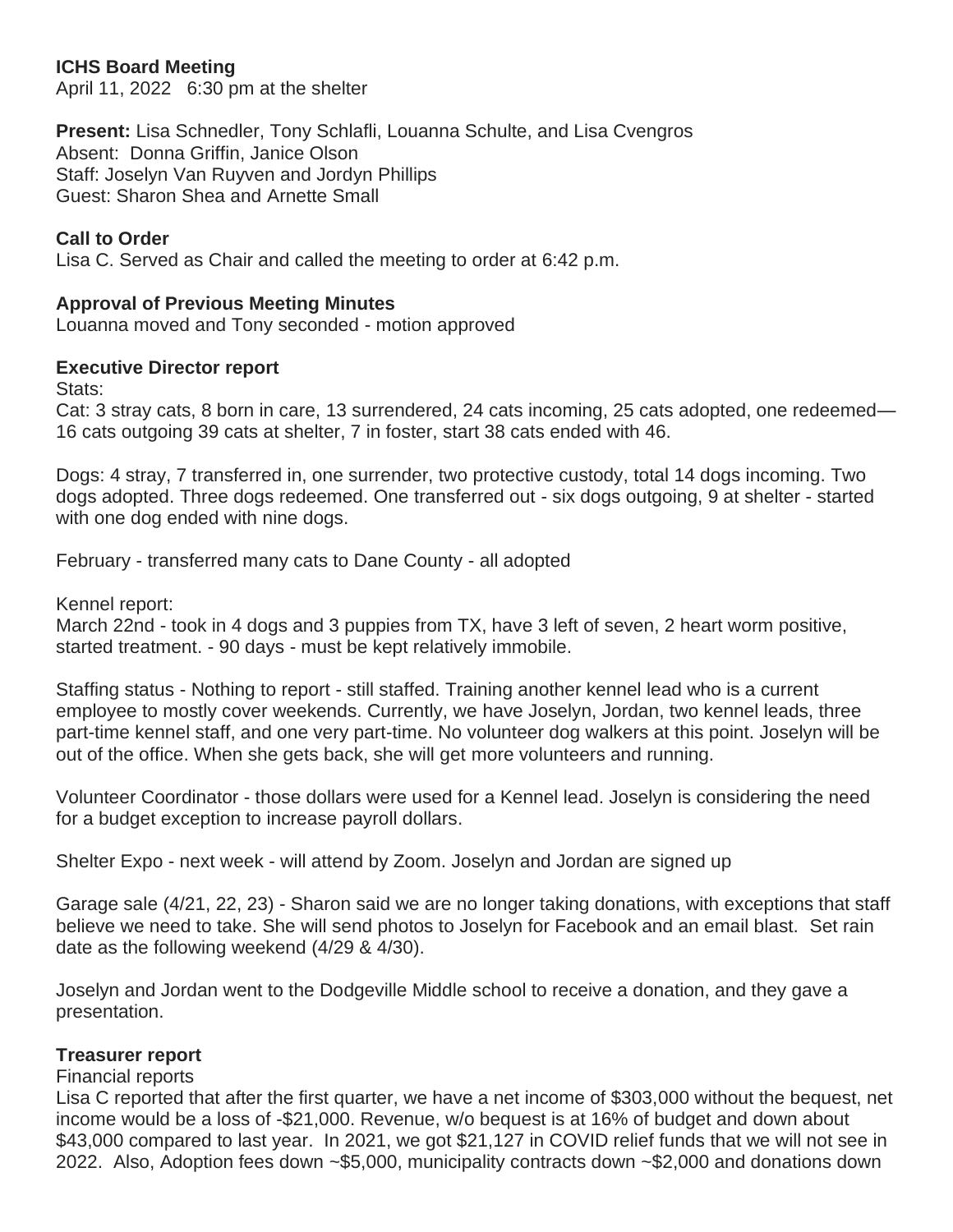~\$5,000. We did receive \$4,000 from Commerce Street Brewery - Beers for Betty. We still have not received dog licensing income (\$10,448).

Expenses up \$21,000 over 2021 and at 22% of budget. Payroll, building repairs, electric and gas (both rates and usage) are all up. Shelter expenses down \$2,200 because we paid off SBA loan interest in 2021 and not seen in 2022. Cat expenses up - due to vet expenses —due to KC's care.

Debt down \$15,000 from last year.

## **Investment Policy Development Committee**

Lisa C reported that we continue to work through how to manage \$750,000. Possibilities - matching pay-down-the debt fund, rainy day fund, building improvement or other capital purchases.

# **Fundraising**

Joselyn described the Commerce Street Brewery event - the Blonde Betty drink. Received a \$4,000 donation. Bowling tournament - received \$705. Coming up: Ridgeway Farmer's Market, Garage Sale, Lands End Food Center.

Starting Kennel sponsorship program for cat kennels and dog kennels. Your donation sponsors a kennel for one year.

Sharon inquired about pet of the week at Channel 15 or 27. Joselyn said that they would look into it again in the future.

# **Building & Grounds**

Building priorities - discussion held 4/7/22. Louanna said nothing has changed from that meeting other than she is getting proposals for the two doors. Next meeting April 25th. Joselyn is working on prioritizing list.

Check was received for the fence repair from UPS employee's truck damage - Joselyn doesn't have a date for the repair yet but should be soon.

Collins and Hying did not see anything wrong with the water heater—repairman thinks that water sits in heater too long. Staff ran all water out of water heater. Did not repair electrical wire — he did not see a problem. Lisa S suggested that Joselyn send them a photo of the electrical wire to ensure that they examined it.

Sharon suggested a guard rail be put in place to keep trucks from causing more damage. Joselyn thought that UPS might be willing to put in cement stops. Louanna suggested that this be brought up at the Building and Ground committee meeting.

Propose Spring Cleanup Day will be on 4/25 at Noon – Tony will send note out - Sharon suggested we do the clean up before the city-wide clean up. She noted we have two trees that are all thorns and should be cut down. Louanna said that she and her husband could work with Tony to the lawn cleanup — Louanna will bring a saw and a trailer. Lisa S. will come and bring a rake.

## **KC update and discussion**

KC was seen by vet again - did ear culture - want to continue antibiotics, ear meds—for next 4 months; after this, hope will resolve ear infections. Needs to be rechecked every month for 4 months. Needs another CT scan after 4 months.

Prognosis - will need to have lifelong care, even if infection clears up, due nasal structure. Will need long-term vet care. Would need adopter who knows that he needs all of this. Ears also a challenge—